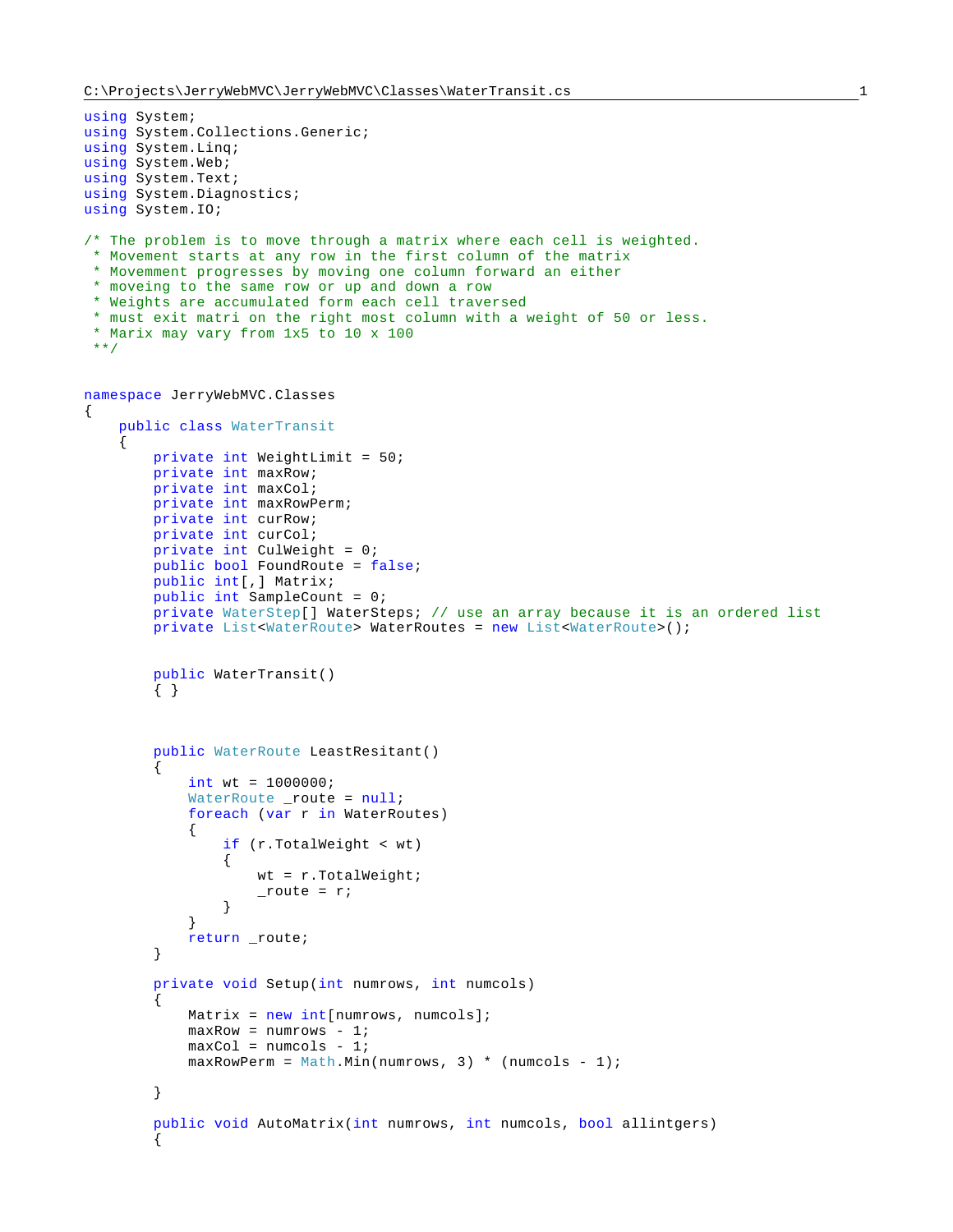$\{$ 

 $\{$ 

```
 Setup(numrows, numcols);
           WaterSteps = new WaterStep[numcols]; Stopwatch sw = new Stopwatch();
            sw.Start();
           for (int j = 0; j < numcols; j++)\{for (int i = 0; i < numrows; i++){
                    Random rand = new Random((int)(sw.ElapsedTicks/1000));
                    // i need negative and positive numbers
                   ///TODO change 50/25 to a number based on teh size of the matrix
                    ///with an input of variacne for success
                   if (allintgers)
\{Matrix[i, j] = (int)((rand.NextDouble() * 50) - 25);<br>}
 }
                   else
                   {
                       Matrix[i, j] = (int)((rand.NextDouble() * 50)); }
                   for (int p = 0; p < 50000; p++)
               \begin{matrix} \uparrow \\ \downarrow \end{matrix} }
 }
            sw.Stop();
        }
        private void ProcessLine(string line, int row)
           int i = 0;
            int pos;
            int val;
           char[] ch = new char[2] \{\cdot, \cdot, \cdot\};
            while (!string.IsNullOrEmpty(line))
\{ pos = line.IndexOfAny(ch);
               string tst = pos == -1 ? line : line. Substring(0, pos);
                int.TryParse(tst, out val);
                Matrix[row,i ] = val;
               i++;line = pos == -1? string. Empty : line. Substring(pos + 1);
 }
        }
        public void LoadMatrix(string file, int rownum, int colnum)
            Setup(rownum, colnum);
           FileStream stream = new FileStream(file, FileMode.Open);
            StreamReader reader = new StreamReader(stream);
            try
\{ string line;
               int row = 0;
                while (!reader.EndOfStream)
{
                    line = reader.ReadLine();
                    ProcessLine(line, row);
               \begin{matrix} \texttt{row++;}\\ \end{matrix} }
```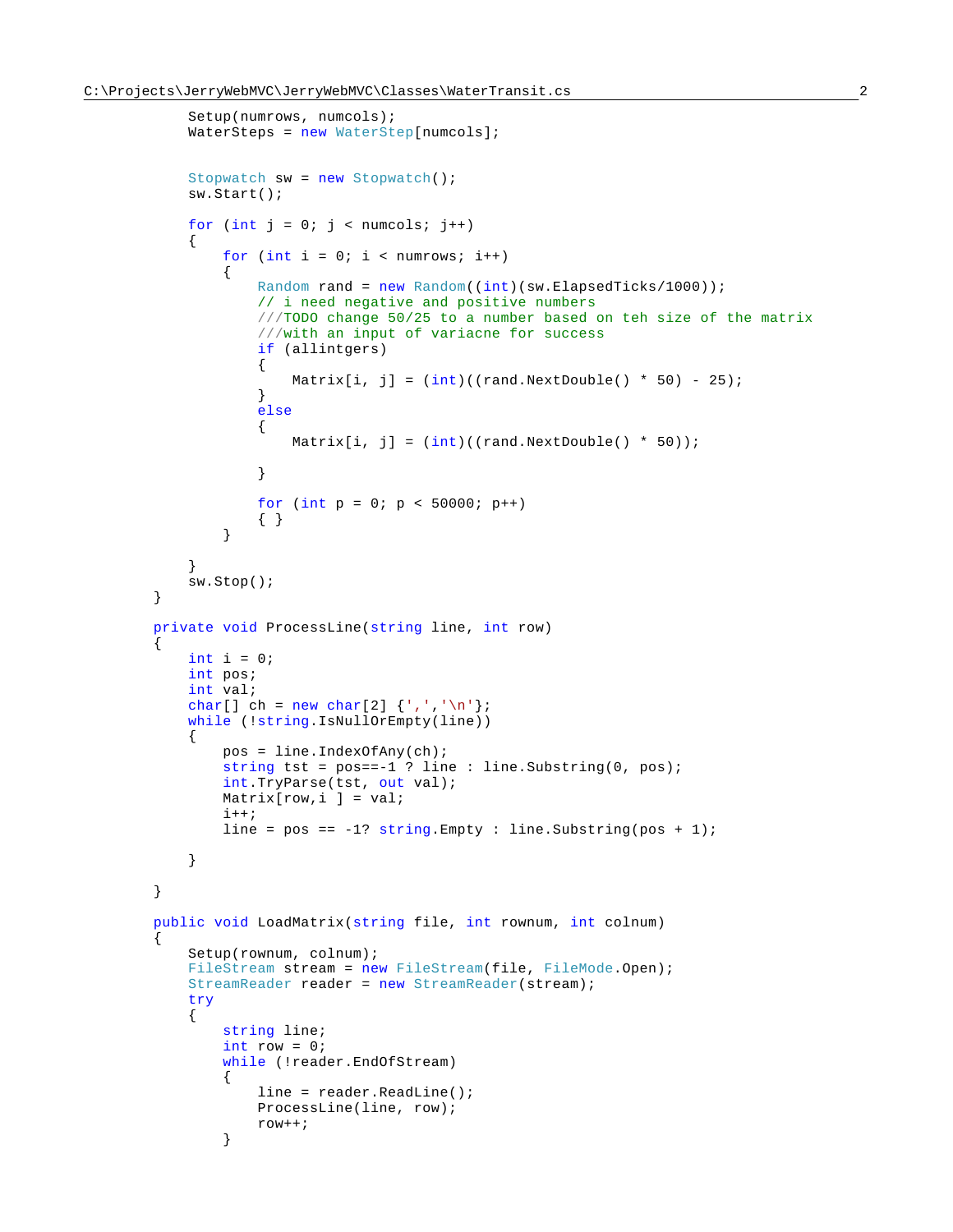}

```
 finally
\{ reader.Close();
 }
        }
        public WaterStep[] LastRoute()
\{ return WaterRoutes[WaterRoutes.Count() - 1].Steps;
 }
        public string RowRoute()
        {
            StringBuilder rowRoute = new StringBuilder();
            WaterStep[] step;
            step = LeastResitant().Steps;
           for (int i = 0; i < step.count(); i++)\{ rowRoute.Append((step[i].row+1).ToString() + ",");
 }
           return rowRoute.ToString().TrimEnd(',');
        }
        public string Weight()
\{ return LeastResitant().TotalWeight.ToString();
        }
        private int PrevRow(int row)
\{return row == 0 ? maxRow : row - 1;
        }
        private int NextRow(int row)
        {
          return row == maxRow ? 0 : row + 1; }
        // as we are requiredd to find only one route which succeeds
        // we can stop when we find it and the last route in WaterROutes is teh 
        // successful route.
        public bool ProcessRoutes()
\{ FoundRoute = false; 
           for (int i = 0; i \le m maxRow; i^{++})
\{ RouteThruMatrix(i);
 }
           return FoundRoute;
        }
        public void RouteThruMatrix(int row)
```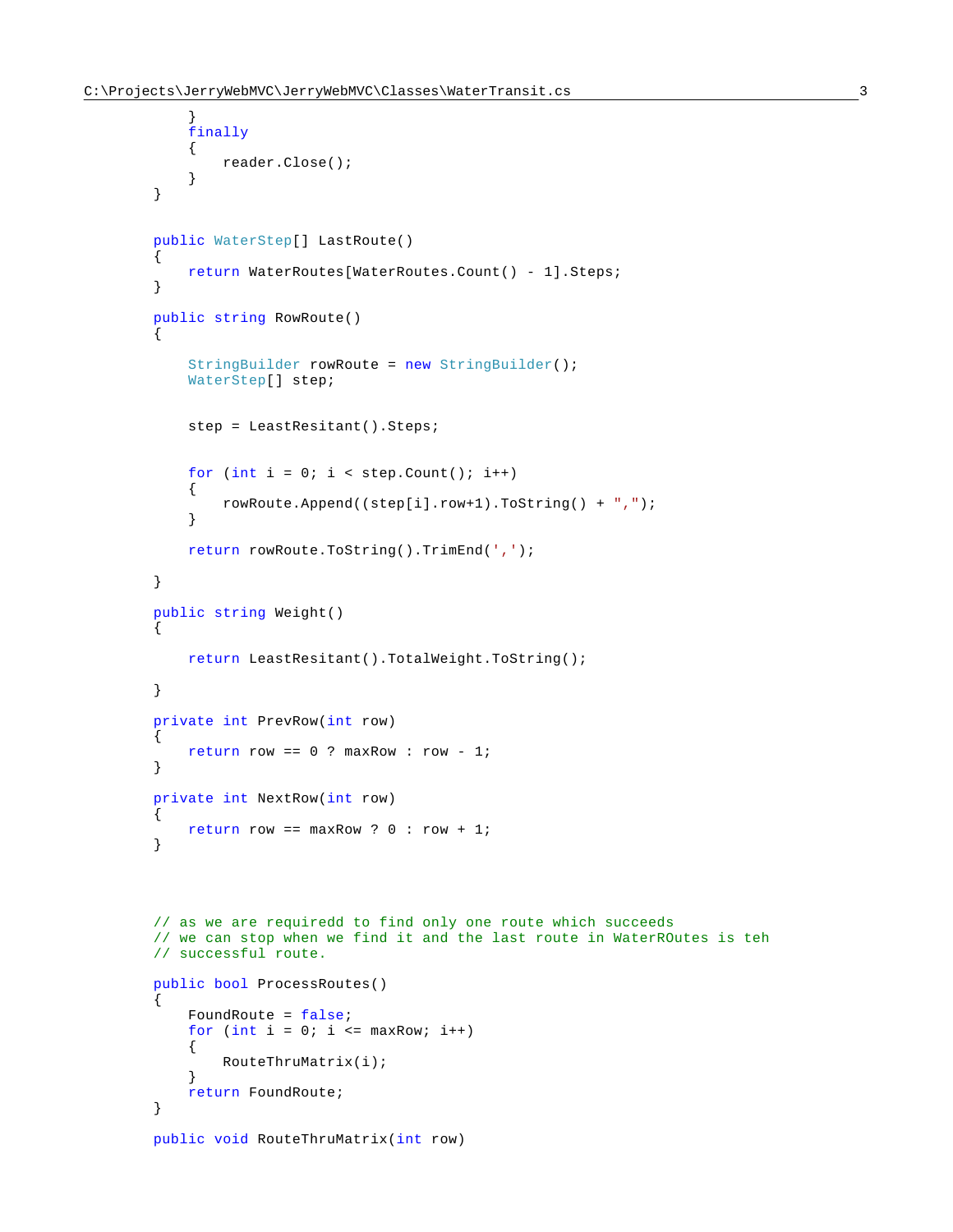```
 {
            // try the number of maximum routes
            CulWeight = Matrix[row, 0]; // weight in starting cell
            curRow = row;
           for (int j = 0; j \le m maxRowPerm; j++)\{ WaterSteps = new WaterStep[maxCol+1];
                WaterSteps[0] = new WaterStep();
                WaterSteps[0].row = curRow;
                WaterSteps[0].col = 0;
               curCol = 0;CulWeight = Matrix[row, 0];for (int i = 1; i \le maxColl; i++){
                   SampleCount++;
                   Move();
 }
               if (CulWeight <= WeightLimit)
{
                   FoundRoute = true;
 }
               WaterRoutes.Add(new WaterRoute(WaterSteps,CulWeight));
 }
        }
        public void Move()
\{ int _wt = WeightLimit;
            int prow = PrevRow(curRow); // done for efficiency
            int nrow = NextRow(curRow);
            WaterStep step = new WaterStep();
            step.col = curCol + 1;
            if ((Matrix[prow, curCol + 1] < _wt) && ValidStep(WaterSteps,prow,curCol+1))
\{wt = Matrix[prow, curCol + 1]; step.row = prow;
            };
           if ((Matrix[curRow, curCol + 1] < _wt) && ValidStep(WaterSteps, curRow, curCol\ell+ 1))
\{wt = Matrix[curRow, curCol + 1]; step.row = curRow;
            };
           if ((Matrix[nrow, curCol + 1] < wt) && ValidStep(WaterSteps,nrow,curCol+1))
\{wt = Matrix[nrow, curCol + 1]; step.row = nrow;
            };
            CulWeight = CulWeight + _wt;
            WaterSteps[curCol + 1] = step;
            curCol = step.col;
            curRow = step.row;
        }
       private bool CheckNextStep(WaterStep[] steps, List<WaterRoute> routes, int nextcol, \ellint currow, int curcol)
        {
            List<WaterRoute> _route = new List<WaterRoute>();
            if (nextcol < curcol)
```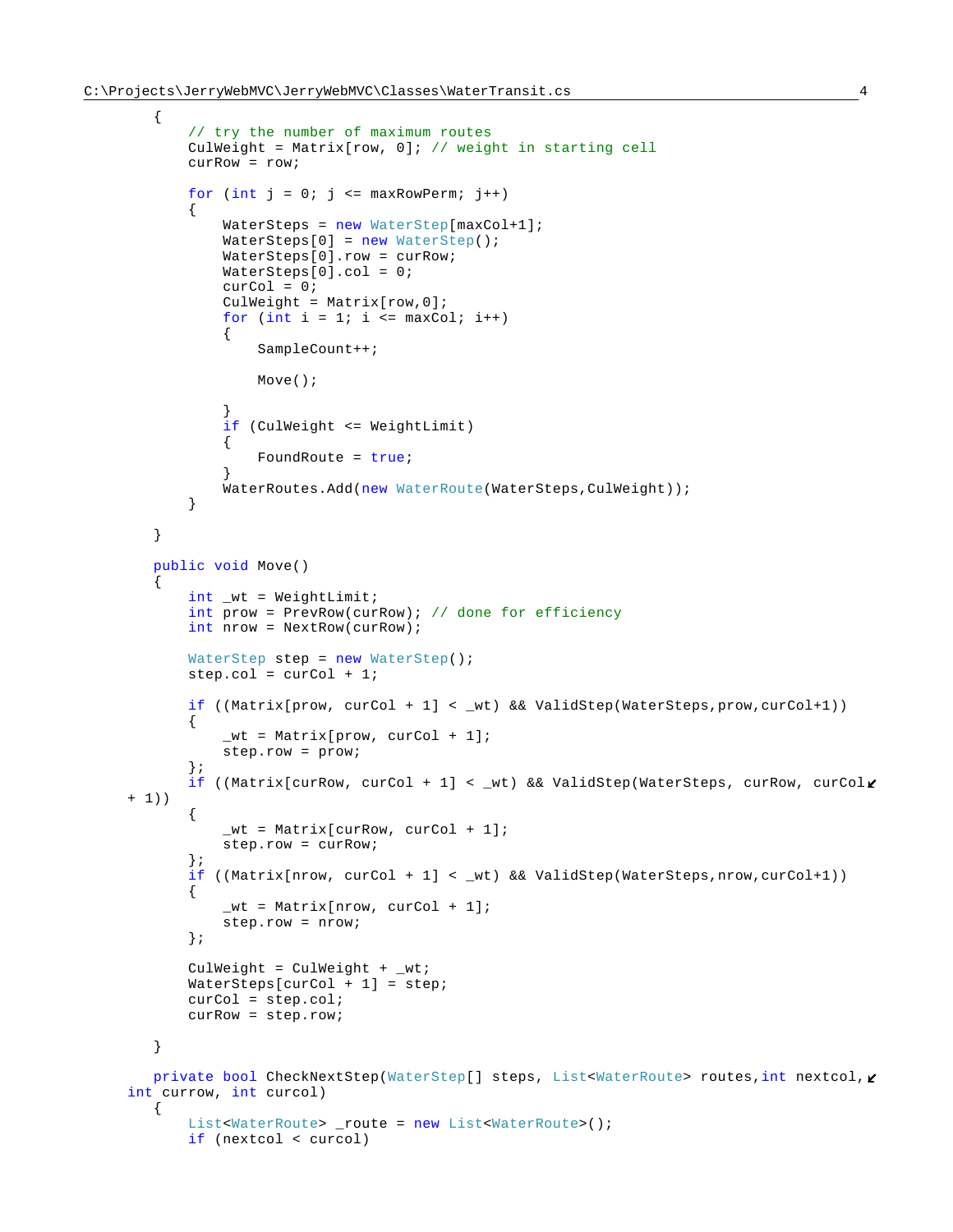```
\{ foreach (var route in routes)
{
                 if (route.Steps[nextcol].row == steps[nextcol].row)
\{_route.Add(route);
 }
 }
             return CheckNextStep(steps,_route, nextcol + 1, currow, curcol);
           }else
\{ foreach (var route in routes)
{
                 if (route.Steps[curcol].row == currow)
\{ _route.Add(route);
 }
 }
             return (routes. Count == 0);
 }
       }
       // checks to see if this step has been taken in a previous route
       private bool ValidStep(WaterStep[] steps,int currow, int curcol)
\{ // booundary condition - starting anther tries are ordered so would not come 
   here
           List<WaterRoute> routes = new List<WaterRoute>();
           foreach (var route in WaterRoutes)
\{ if (steps[0].row == route.Steps[0].row)
{
                 routes.Add(route);
 }
             if (routes.Count() > 0)
{
                 return CheckNextStep(steps, routes,1, currow, curcol);
 }
 }
           return true;
       }
    }
    public class WaterRoute
\left\{\begin{array}{ccc} \end{array}\right\} public WaterStep[] Steps;
       public int TotalWeight;
       public WaterRoute(WaterStep[] steps, int weight)
\{ Steps = steps;
           TotalWeight = weight;
       }
    }
    public class WaterStep
    {
       int _row;
       int _col;
```